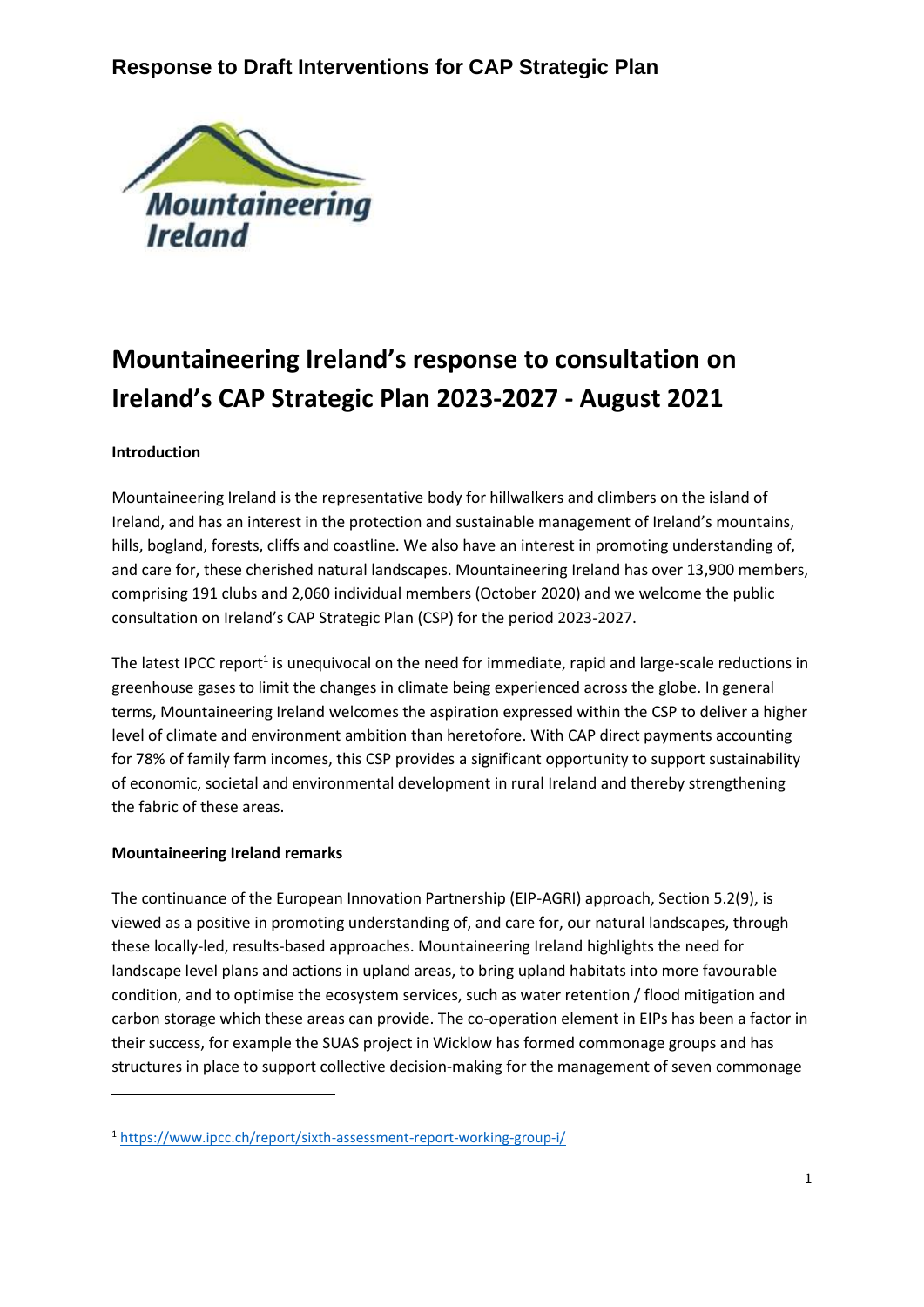## **Response to Draft Interventions for CAP Strategic Plan**

areas<sup>2</sup>. There is much climate, biodiversity and societal gain to be made by extending this model across the Wicklow uplands. A piecemeal approach to the delivery of the CAP in upland areas undermines the multiplier effect that can be generated by working at a landscape scale. Mountaineering Ireland recommends the use of eco-schemes to mainstream the EIPs' locally-led, results-based approach in the CSP for 2023-2027. A recent socio-economic evaluation of the Kerry LIFE project showed that discontinuity between the LIFE project and the Pearl Mussel EIP (which some of the farmers were eligible to join) affects relationships and diminishes farmer support for agri-environment schemes, also the closure of the LIFE project office in Glencar left a void<sup>3</sup>. Avoiding, or at least minimising, any hiatus between the current upland EIPs and the successor schemes is advocated.

With recreation an important cultural ecosystem service, Mountaineering Ireland seeks the inclusion of a recreation measure in the design of Eco-schemes (Section 5.1(5)), so that with landowner agreement, land can be used for recreation, for example to enable the development of community trails close to towns and villages, or to facilitate access to upland areas.

Overall, it is felt there is a lack of detail contained within the eco-scheme section of the CSP, Section 5.1(5). Of particular concern is the absence of detailed actions aimed at reversing the ongoing, and significant, deterioration in the quality of our air, water, and soil resources due to agricultural activity<sup>4</sup>.

It is strongly recommended that the requirement for minimum stocking levels for farms in ANC area should apply only to permanent grassland and cultivated land, Section 5.2(4). Such a change would mean that farmers owning large tracts of upland or other priority habitats would not be required to carry increased stock numbers to be eligible for the ANC support. The current stocking rates are a factor in high grazing pressure and consequent biodiversity loss in some upland areas.

With the great variety of farms and farming areas, it is felt that the Agri-environment Climate Training proposed is at too high a level and imprecise, Section 5.2(2). Such training would be much improved were it tailored to farm types or geographic areas, but especially if tailored to farm level and thereby help farmers understand the impact of intensive farming on the environment, and how climate change will directly affect them. The knowledge and skill transfer methods used in the current SUAS project would be a useful reference point. The training of inspectors and advisers by people with strong ecological experience will also be crucial in successfully addressing the CSP objective of environmental protection, including biodiversity, and climate action,

The protection of our wetlands and peatlands is imperative in both the reduction of GHG emissions and the removal of carbon from the atmosphere. While it is welcome that the CSP contains a Good Agricultural and Environmental Condition (GAEC) to this effect, Mountaineering Ireland calls for the

<sup>2</sup><https://wicklowuplands.ie/suasproject/>

<sup>3</sup> <https://www.southkerry.ie/kerrylife-socio-economic-evaluation-report/>

<sup>4</sup> [https://www.gov.ie/en/publication/76026-common-agricultural-policy-cap-post-2020/#developing-our](https://www.gov.ie/en/publication/76026-common-agricultural-policy-cap-post-2020/#developing-our-national-cap-plan)[national-cap-plan](https://www.gov.ie/en/publication/76026-common-agricultural-policy-cap-post-2020/#developing-our-national-cap-plan)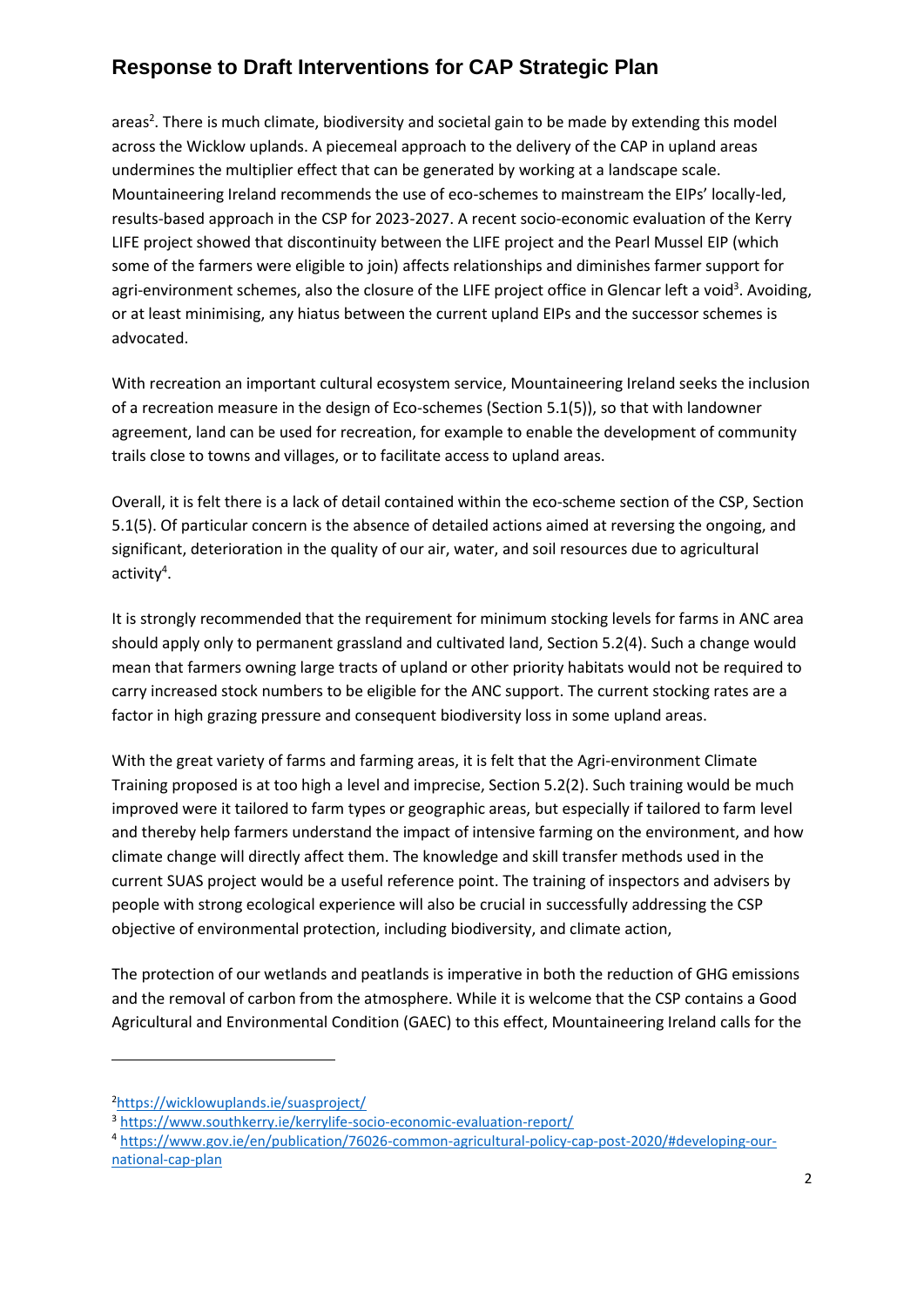### **Response to Draft Interventions for CAP Strategic Plan**

immediate implementation of the RAMSAR definition Section 5.1(2), a convention to which Ireland has been a signatory since 1985.

Mountaineering Ireland welcomes the inclusion in the eligible hectare definition of up to 30% of total farm area for features beneficial to water protection, climate and biodiversity, Section 5.1(1). This will help remove the driver to drain wetlands and burn or clear scrubland, so that the land is eligible for direct payments. However, upland farmers often have a small % of improved grassland, with the rest uncultivated high nature value land, much of it with features beneficial to water protection, climate and biodiversity. Applying the 30% allowance to these upland farmers would still leave huge swathes of priority habitat at risk. A mechanism to allow a higher percentage, such as 60% of uncultivated land parcels to be declared would be a more effective way to protect priority habitats and support these smaller farmers.

The LEADER programme and its community-led rural development approach supports the socioeconomic structure of rural Ireland. Increased investment, in areas rich in natural heritage has potential to build technical know-how and capacity, move farmers up the food chain and improve local governance of our natural heritage assets. Furthermore, such funding could be directed toward supporting climate adaptation in rural communities. As such, Mountaineering Ireland call on the 5% of EU Pillar II funding to be increased, Section 5.2(13).

### **Mountaineering Ireland response to key questions**

Based on the priority given during the CAP reform discussions at EU level on the importance of fairer and more targeted distribution of direct payments and the flexibility provided to Member States in achieving this, Mountaineering Ireland responds as follows to the Key Questions regarding direct payments:

- Should Ireland implement capping at an effective rate of €66,000 or €100,000, or at a rate in between?
	- o With an average farm income in Ireland at the €66,000 and the current inequality in CAP payments favouring intensive farms we support capping at an effective rate of €66,000.
- Should internal convergence stop at 85% of the national average payment entitlement value in 2026, or should it go to a higher percentage?
	- $\circ$  We support an internal convergence of greater than 85% in keeping with the CSP ambition "to deliver a higher level of climate and environment ambition"
- Should Ireland go beyond the 10% of direct payments to redistribute from larger to smaller or medium-sized holdings? Or should Ireland seek to use the derogation to reduce the percentage? Should this funding be redistributed to farmers with holdings of less than 30 hectares?
	- o We would support going beyond the 10%, up to 25% by 2026. By targeting this redistribution to farms with less than 30 hectares, this CSP underpins the socio-